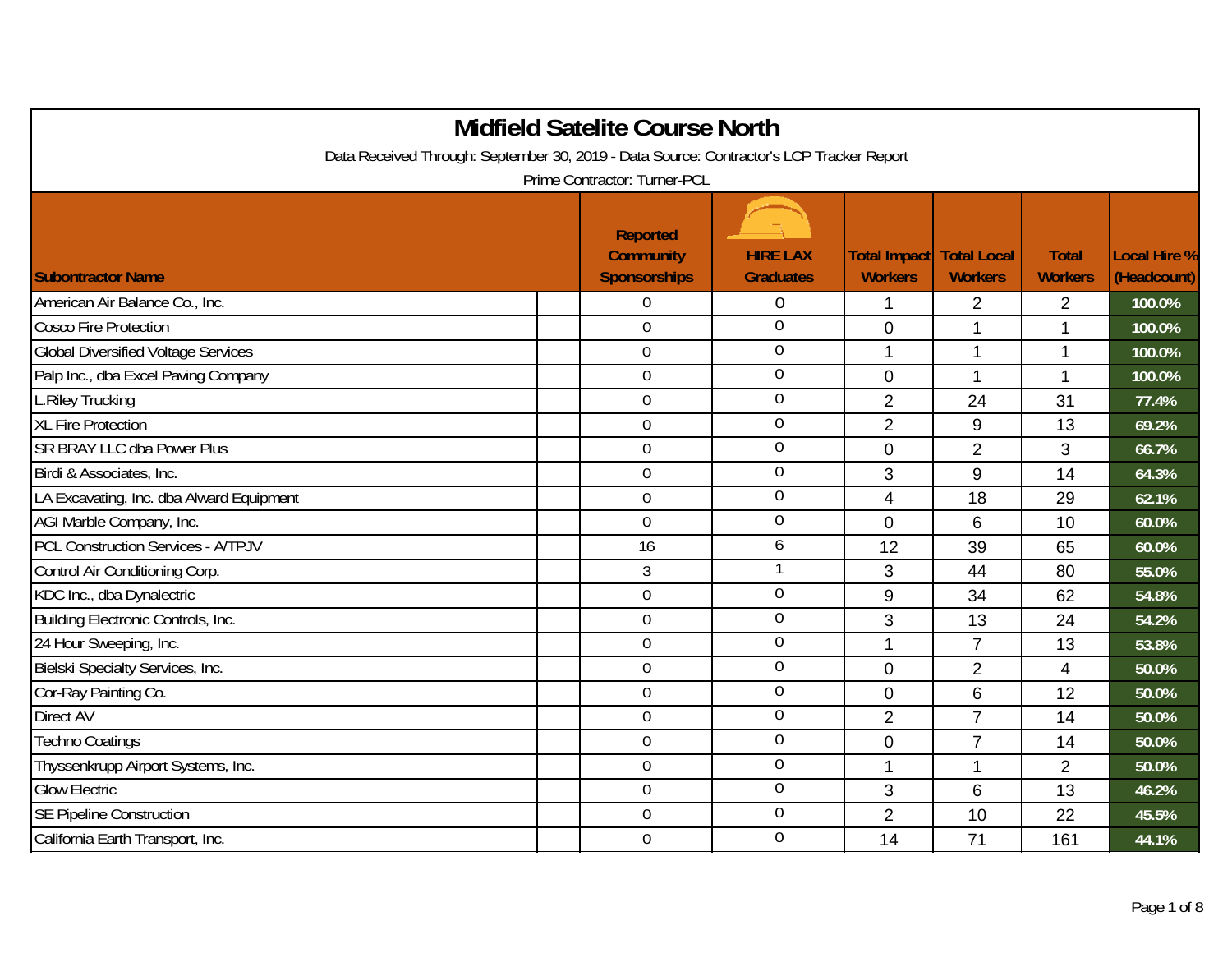| Data Received Through: September 30, 2019 - Data Source: Contractor's LCP Tracker Report | <b>Midfield Satelite Course North</b><br>Prime Contractor: Turner-PCL |                                     |                                       |                                      |                                |                                    |
|------------------------------------------------------------------------------------------|-----------------------------------------------------------------------|-------------------------------------|---------------------------------------|--------------------------------------|--------------------------------|------------------------------------|
| <b>Subontractor Name</b>                                                                 | <b>Reported</b><br><b>Community</b><br><b>Sponsorships</b>            | <b>HIRE LAX</b><br><b>Graduates</b> | <b>Total Impact</b><br><b>Workers</b> | <b>Total Local</b><br><b>Workers</b> | <b>Total</b><br><b>Workers</b> | <b>Local Hire %</b><br>(Headcount) |
| GEC <sub>2</sub>                                                                         | 0                                                                     | $\overline{0}$                      | 9                                     | 47                                   | 107                            | 43.9%                              |
| Courtney Inc.                                                                            | $\overline{0}$                                                        | $\overline{0}$                      | $\overline{0}$                        | 3                                    | $\overline{7}$                 | 42.9%                              |
| Diversified Production Services, Inc.                                                    | $\mathbf 0$                                                           | $\mathbf 0$                         | $\overline{4}$                        | 12                                   | 28                             | 42.9%                              |
| West Coast Firestopping, Inc.                                                            | $\boldsymbol{0}$                                                      | $\overline{0}$                      | $\overline{2}$                        | 6                                    | 14                             | 42.9%                              |
| TeraBand Technologies, Inc.                                                              | $\mathbf{1}$                                                          | 1                                   | $\overline{4}$                        | 24                                   | 58                             | 41.4%                              |
| <b>Top End Constructors</b>                                                              | $\mathbf 0$                                                           | $\mathbf 0$                         | $\mathbf 0$                           | 14                                   | 34                             | 41.2%                              |
| <b>Comet Electric</b>                                                                    | $\overline{0}$                                                        | $\mathbf 0$                         | $\mathbf{1}$                          | 16                                   | 39                             | 41.0%                              |
| ISEC, Inc.                                                                               | $\mathbf{1}$                                                          |                                     | 12                                    | 41                                   | 102                            | 40.2%                              |
| Alert Insulation Co., Inc.                                                               | $\boldsymbol{0}$                                                      | $\mathbf 0$                         | 1                                     | 8                                    | 20                             | 40.0%                              |
| Borbon, Inc.                                                                             | $\mathbf 0$                                                           | $\mathbf 0$                         | $\overline{4}$                        | 18                                   | 45                             | 40.0%                              |
| <b>Conti Corporation</b>                                                                 | $\mathbf 0$                                                           | $\mathbf 0$                         | $\mathbf{0}$                          | 6                                    | 15                             | 40.0%                              |
| San-Mar Construction Co., Inc.                                                           | 3                                                                     | $\mathbf 0$                         | 4                                     | 36                                   | 92                             | 39.1%                              |
| CSI Electrical Contractors, Inc.                                                         | $\mathbf 0$                                                           | $\mathbf 0$                         | $\overline{2}$                        | $\overline{7}$                       | 18                             | 38.9%                              |
| Steve Bubalo Construction Co.                                                            | $\overline{2}$                                                        | $\mathbf 0$                         | 6                                     | 14                                   | 36                             | 38.9%                              |
| Vellutini Corp dba Royal Electric Company                                                | $\mathbf 0$                                                           | $\mathbf 0$                         | 1                                     | 12                                   | 31                             | 38.7%                              |
| Infinity Drywall Contracting, Inc.                                                       | $\mathbf{1}$                                                          | 1                                   | $\overline{0}$                        | 5                                    | 13                             | 38.5%                              |
| Helix Electric, Inc.                                                                     | $\mathbf{1}$                                                          | 1                                   | 17                                    | 101                                  | 266                            | 38.0%                              |
| Alameda Construction Services, Inc.                                                      | $\mathbf 0$                                                           | $\overline{0}$                      | 3                                     | 12                                   | 32                             | 37.5%                              |
| R&R Masonry, Inc.                                                                        | $\overline{0}$                                                        | $\mathbf 0$                         | $\overline{2}$                        | 12                                   | 32                             | 37.5%                              |
| Rosendin Electric Inc                                                                    | $\boldsymbol{0}$                                                      | $\mathbf 0$                         | $\mathbf 1$                           | 3                                    | 8                              | 37.5%                              |
| Safe Scaffolding                                                                         | $\mathbf 0$                                                           | $\overline{0}$                      | 5                                     | 12                                   | 32                             | 37.5%                              |
| Murrco Construction, Inc.                                                                | $\overline{2}$                                                        | $\overline{0}$                      | 3                                     | 17                                   | 46                             | 37.0%                              |
| Blue Iron Foundations & Shoring LLC                                                      | $\mathbf 0$                                                           | $\mathbf 0$                         | $\overline{2}$                        | 4                                    | 11                             | 36.4%                              |
| Environmental Construction Group, Inc.                                                   | $\mathbf 0$                                                           | $\overline{0}$                      | 1                                     | 12                                   | 33                             | 36.4%                              |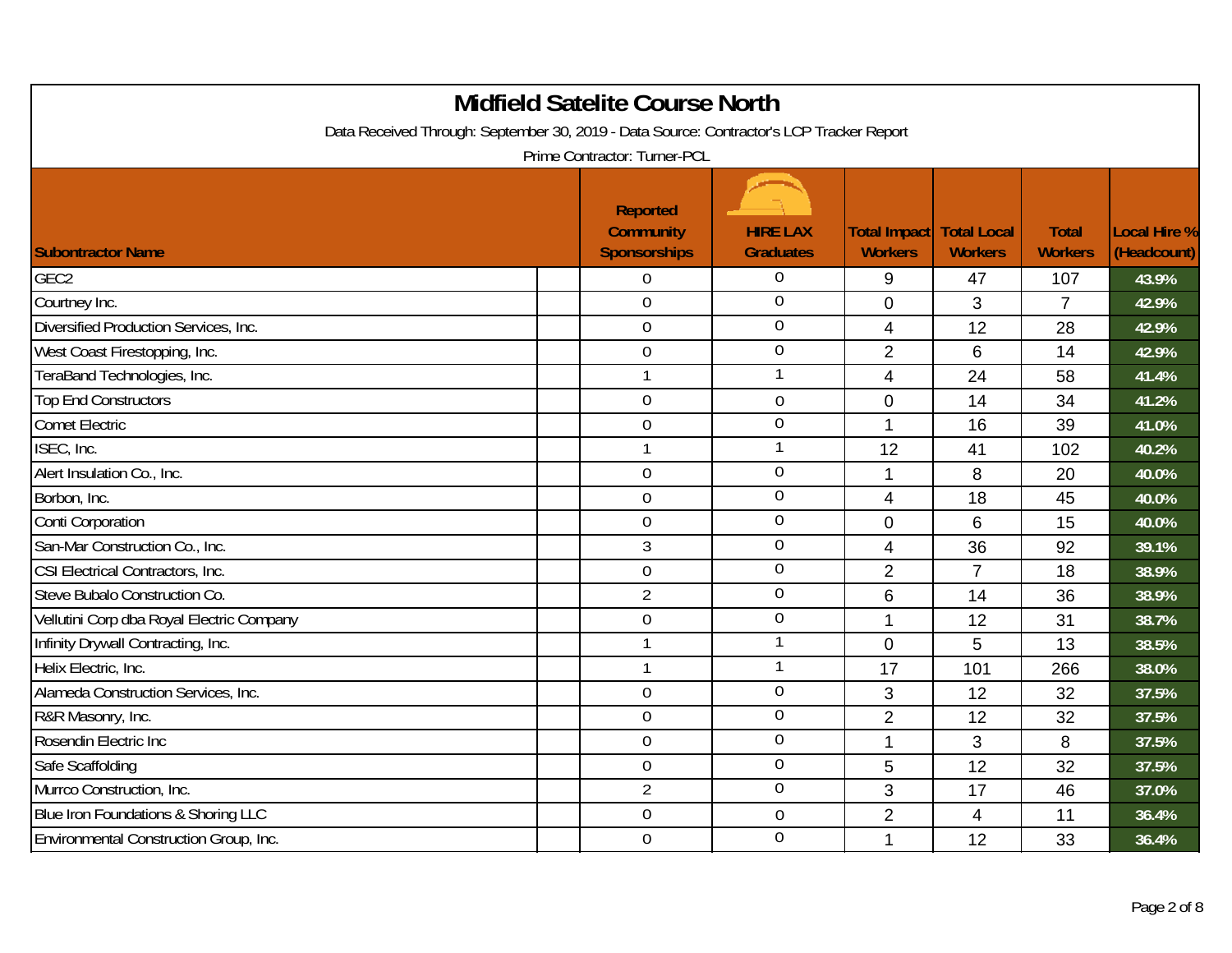| Data Received Through: September 30, 2019 - Data Source: Contractor's LCP Tracker Report | <b>Midfield Satelite Course North</b><br>Prime Contractor: Turner-PCL |                                     |                                       |                                      |                                |                                    |
|------------------------------------------------------------------------------------------|-----------------------------------------------------------------------|-------------------------------------|---------------------------------------|--------------------------------------|--------------------------------|------------------------------------|
| <b>Subontractor Name</b>                                                                 | <b>Reported</b><br><b>Community</b><br><b>Sponsorships</b>            | <b>HIRE LAX</b><br><b>Graduates</b> | <b>Total Impact</b><br><b>Workers</b> | <b>Total Local</b><br><b>Workers</b> | <b>Total</b><br><b>Workers</b> | <b>Local Hire %</b><br>(Headcount) |
| Muhlhauser Steel, Inc.                                                                   | 0                                                                     | $\Omega$                            | 3                                     | 22                                   | 61                             | 36.1%                              |
| Pan-Pacific Mechanical                                                                   | $\overline{0}$                                                        | $\overline{0}$                      | $\overline{0}$                        | 9                                    | 25                             | 36.0%                              |
| <b>Taft Electric Company</b>                                                             | $\mathbf 0$                                                           | $\theta$                            | $\overline{7}$                        | 18                                   | 50                             | 36.0%                              |
| <b>Tahlequah Steel</b>                                                                   | 0                                                                     | $\overline{0}$                      | 5                                     | 18                                   | 50                             | 36.0%                              |
| Martinez Steel Corporation                                                               | $\overline{0}$                                                        | $\overline{0}$                      | 1                                     | 29                                   | 81                             | 35.8%                              |
| PCL Construction B- Tunnel/Concrete                                                      | 0                                                                     | $\theta$                            | $\overline{4}$                        | 10                                   | 29                             | 34.5%                              |
| RJ&J Construction, Inc.                                                                  | 0                                                                     | $\overline{0}$                      | 3                                     | 10                                   | 29                             | 34.5%                              |
| Penhall Company                                                                          | $\overline{0}$                                                        | $\overline{0}$                      | $\overline{2}$                        | 23                                   | 67                             | 34.3%                              |
| NorthStar Contracting Group, Inc.                                                        | 0                                                                     | $\mathbf 0$                         | $\mathbf 0$                           | 12                                   | 35                             | 34.3%                              |
| Saddleback Waterproofing                                                                 | 0                                                                     | $\overline{0}$                      | $\overline{2}$                        | 12                                   | 35                             | 34.3%                              |
| Corradini Corp                                                                           | $\overline{0}$                                                        | $\overline{0}$                      | 1                                     | 4                                    | 12                             | 33.3%                              |
| Northwest Excavating, Inc.                                                               | $\overline{0}$                                                        | $\overline{0}$                      | $\mathbf 0$                           | $\mathbf{1}$                         | 3                              | 33.3%                              |
| South Coast Specialty Construction                                                       | $\mathbf 0$                                                           | $\overline{0}$                      | $\overline{0}$                        | 5                                    | 15                             | 33.3%                              |
| Upland Contracting, Inc.                                                                 | $\overline{0}$                                                        | $\overline{0}$                      | $\mathbf 0$                           | $\overline{2}$                       | 6                              | 33.3%                              |
| Valley Waterproofing, Inc.                                                               | $\boldsymbol{0}$                                                      | $\mathbf 0$                         | 0                                     | $\mathbf{1}$                         | 3                              | 33.3%                              |
| <b>Granite Construction Company</b>                                                      | $\overline{4}$                                                        | 1                                   | 26                                    | 114                                  | 346                            | 32.9%                              |
| Best Contracting Services, Inc.                                                          | $\overline{0}$                                                        | $\theta$                            | 9                                     | 54                                   | 166                            | 32.5%                              |
| Premier Tile & Marble                                                                    | 0                                                                     | $\overline{0}$                      | 1                                     | 11                                   | 34                             | 32.4%                              |
| Cowelco                                                                                  | $\mathbf{1}$                                                          | $\mathbf 0$                         | $\overline{2}$                        | 9                                    | 28                             | 32.1%                              |
| Zolnay Insulation, Inc.                                                                  | 0                                                                     | $\overline{0}$                      | $\mathbf 0$                           | 9                                    | 28                             | 32.1%                              |
| Anning-Johnson Company                                                                   | 1                                                                     | $\mathbf 0$                         | 4                                     | 16                                   | 50                             | 32.0%                              |
| Concrete Coring Company                                                                  | 0                                                                     | $\overline{0}$                      | 1                                     | 8                                    | 25                             | 32.0%                              |
| Gonsalves & Santucci dba Conco                                                           | 3                                                                     | 1                                   | 14                                    | 114                                  | 358                            | 31.8%                              |
| Crown Fence Co.                                                                          | $\overline{0}$                                                        | $\overline{0}$                      | 1                                     | 14                                   | 44                             | 31.8%                              |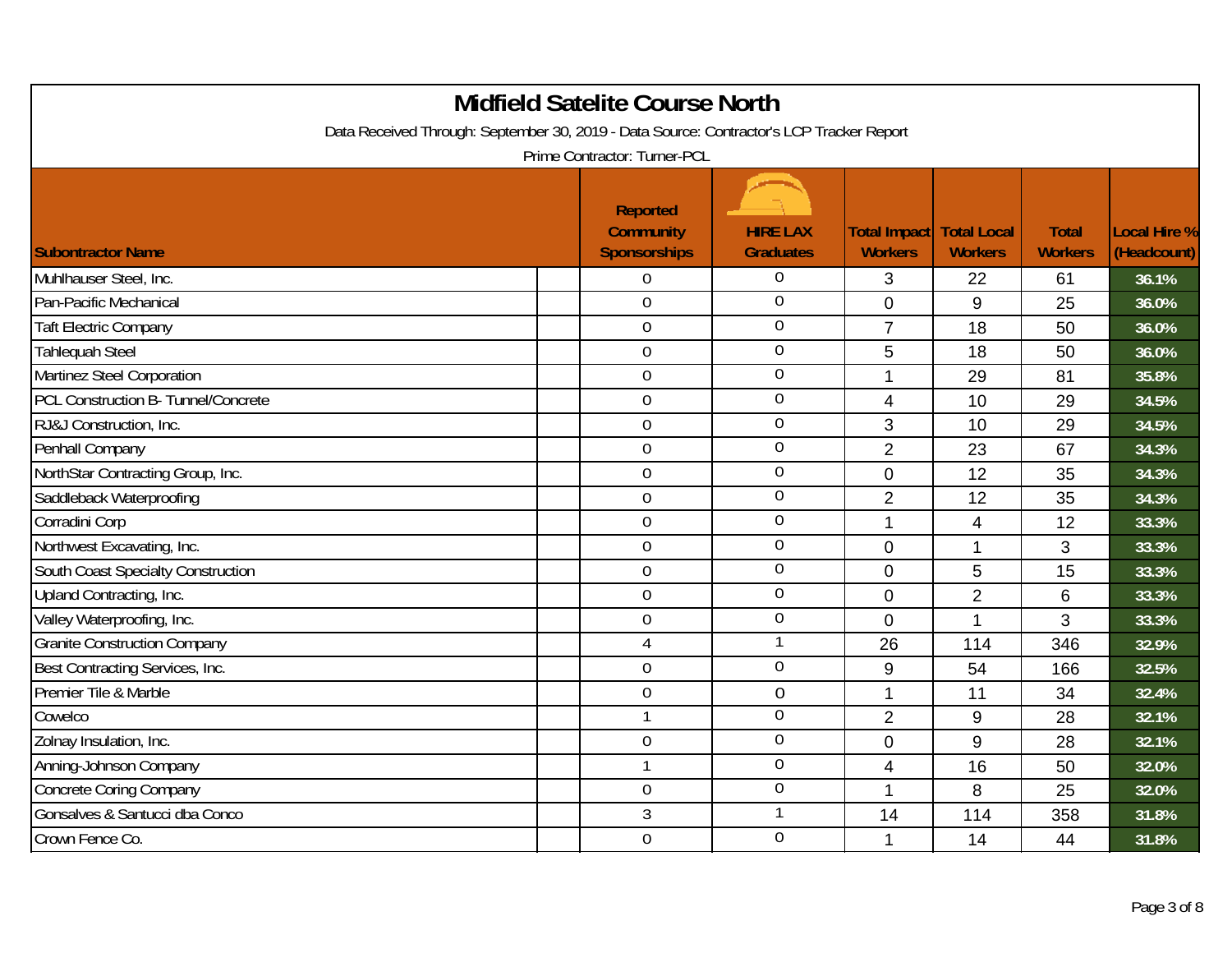| Data Received Through: September 30, 2019 - Data Source: Contractor's LCP Tracker Report | <b>Midfield Satelite Course North</b><br>Prime Contractor: Turner-PCL |                                     |                                       |                                      |                                |                                    |
|------------------------------------------------------------------------------------------|-----------------------------------------------------------------------|-------------------------------------|---------------------------------------|--------------------------------------|--------------------------------|------------------------------------|
| <b>Subontractor Name</b>                                                                 | <b>Reported</b><br><b>Community</b><br><b>Sponsorships</b>            | <b>HIRE LAX</b><br><b>Graduates</b> | <b>Total Impact</b><br><b>Workers</b> | <b>Total Local</b><br><b>Workers</b> | <b>Total</b><br><b>Workers</b> | <b>Local Hire %</b><br>(Headcount) |
| Mike Zarp, Inc.                                                                          | 0                                                                     | $\theta$                            | 3                                     | 13                                   | 41                             | 31.7%                              |
| Wolverine Fire Protection Co                                                             | $\overline{4}$                                                        | $\overline{4}$                      | $\overline{7}$                        | 18                                   | 57                             | 31.6%                              |
| Malcolm Drilling Co., Inc.                                                               | 0                                                                     | $\mathbf 0$                         | 4                                     | 20                                   | 66                             | 30.3%                              |
| <b>NOR-CAL Pipeline Services</b>                                                         | $\boldsymbol{0}$                                                      | $\overline{0}$                      | $\overline{2}$                        | 19                                   | 63                             | 30.2%                              |
| <b>Farwest Insulation Contracting</b>                                                    | $\overline{0}$                                                        | $\overline{0}$                      | $\overline{2}$                        | 3                                    | 10                             | 30.0%                              |
| <b>Gerdau Reinforcing Steel</b>                                                          | 4                                                                     | $\mathbf 0$                         | 9                                     | 47                                   | 157                            | 29.9%                              |
| <b>Griffith Company</b>                                                                  | $\overline{2}$                                                        | $\theta$                            | 13                                    | 69                                   | 231                            | 29.9%                              |
| Southwest Steel of California, Inc.                                                      | $\overline{0}$                                                        | $\overline{0}$                      | 1                                     | 17                                   | 58                             | 29.3%                              |
| McGuire Contracting, Inc.                                                                | $\overline{2}$                                                        |                                     | 8                                     | 63                                   | 215                            | 29.3%                              |
| Performance Contracting, Inc.                                                            | 0                                                                     | $\overline{0}$                      | 27                                    | 97                                   | 334                            | 29.0%                              |
| Otis Elevator Company                                                                    | $\overline{0}$                                                        | $\overline{0}$                      | $\overline{\mathcal{A}}$              | 31                                   | 107                            | 29.0%                              |
| Karcher Insulation, Inc.                                                                 | 0                                                                     | $\overline{0}$                      | 1                                     | $\overline{2}$                       | $\overline{7}$                 | 28.6%                              |
| <b>LNA Concrete Structures, Inc.</b>                                                     | 0                                                                     | $\overline{0}$                      | 3                                     | 8                                    | 28                             | 28.6%                              |
| Machado & Sons Construction, Inc.                                                        | 0                                                                     | $\overline{0}$                      | 1                                     | $\overline{2}$                       | $\overline{7}$                 | 28.6%                              |
| McDonough Construction Rentals, Inc.                                                     | $\boldsymbol{0}$                                                      | $\mathbf 0$                         | $\mathbf 0$                           | 6                                    | 21                             | 28.6%                              |
| Bagatelos Glass Systems, Inc.                                                            | 3                                                                     | 1                                   | 1                                     | 13                                   | 46                             | 28.3%                              |
| <b>Shoring Engineers</b>                                                                 | 0                                                                     | $\overline{0}$                      | $\overline{4}$                        | 39                                   | 139                            | 28.1%                              |
| Bryton Engineering & Grading, Inc. dba Premiere                                          | 0                                                                     | $\overline{0}$                      | 1                                     | $\boldsymbol{9}$                     | 34                             | 26.5%                              |
| Coast Insulation Contractor, Inc. dba Coast Building Products                            | $\overline{0}$                                                        | $\overline{0}$                      | $\overline{0}$                        | 5                                    | 19                             | 26.3%                              |
| A Power Sweeping, Inc.                                                                   | $0\,$                                                                 | $\overline{0}$                      | $\mathbf 0$                           | $\mathbf 1$                          | 4                              | 25.0%                              |
| <b>Brady Company</b>                                                                     | 0                                                                     | $\theta$                            | 2                                     | 8                                    | 32                             | 25.0%                              |
| Crown Corr, Inc.                                                                         | $\overline{0}$                                                        | $\mathbf 0$                         | $\overline{2}$                        | 8                                    | 32                             | 25.0%                              |
| Kellar Sweeping, Inc.                                                                    | $\boldsymbol{0}$                                                      | $\mathbf 0$                         | $\mathbf 0$                           | 1                                    | 4                              | 25.0%                              |
| KM3N-B dba Terra-Petra                                                                   | 0                                                                     | $\overline{0}$                      | $\mathbf 0$                           | $\mathbf{1}$                         | 4                              | 25.0%                              |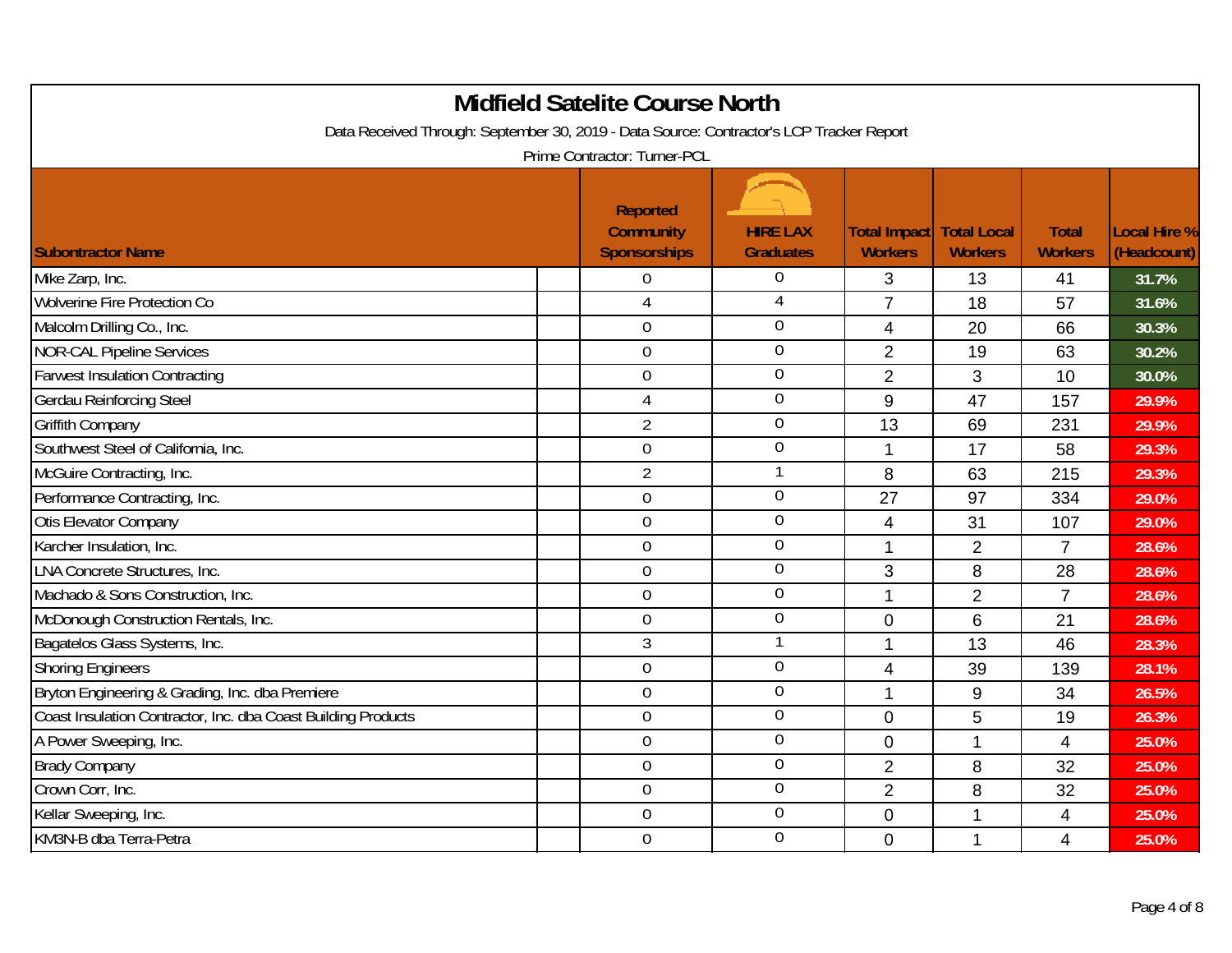|                                        | <b>Midfield Satelite Course North</b><br>Data Received Through: September 30, 2019 - Data Source: Contractor's LCP Tracker Report<br>Prime Contractor: Turner-PCL |                                     |                                |                                      |                                |                                    |
|----------------------------------------|-------------------------------------------------------------------------------------------------------------------------------------------------------------------|-------------------------------------|--------------------------------|--------------------------------------|--------------------------------|------------------------------------|
| <b>Subontractor Name</b>               | <b>Reported</b><br><b>Community</b><br><b>Sponsorships</b>                                                                                                        | <b>HIRE LAX</b><br><b>Graduates</b> | Total Impact<br><b>Workers</b> | <b>Total Local</b><br><b>Workers</b> | <b>Total</b><br><b>Workers</b> | <b>Local Hire %</b><br>(Headcount) |
| <b>PG Cutting Services</b>             |                                                                                                                                                                   | $\Omega$                            | 0                              | 2                                    | 8                              | 25.0%                              |
| Silverado Tile and Stone, Inc.         | $\overline{0}$                                                                                                                                                    | $\overline{0}$                      | $\overline{0}$                 | 3                                    | 12                             | 25.0%                              |
| Sterndahl Enterprises, Inc.            | $\mathbf 0$                                                                                                                                                       | $\theta$                            | $\overline{2}$                 | 10                                   | 40                             | 25.0%                              |
| Throop Lightweight Fill, Inc.          | $\mathbf 0$                                                                                                                                                       | $\mathbf 0$                         | $\mathbf 0$                    | $\mathbf 1$                          | 4                              | 25.0%                              |
| W.A. Rasic Construction Company, Inc.  | $\overline{0}$                                                                                                                                                    | $\overline{0}$                      | $\overline{0}$                 | $\overline{2}$                       | 8                              | 25.0%                              |
| Traffic Management, Inc.               | $\mathbf 0$                                                                                                                                                       | $\mathbf 0$                         | $\overline{0}$                 | 5                                    | 21                             | 23.8%                              |
| Limbach Company LC                     | 0                                                                                                                                                                 | $\overline{0}$                      | 6                              | 34                                   | 143                            | 23.8%                              |
| Merli Concrete Pumping                 | $\overline{0}$                                                                                                                                                    | $\overline{0}$                      | $\mathbf 0$                    | 4                                    | 17                             | 23.5%                              |
| Allied Steel Co., Inc.                 | 1                                                                                                                                                                 | 1                                   | 4                              | 19                                   | 82                             | 23.2%                              |
| Sequoia Consultants Inc                | 0                                                                                                                                                                 | $\overline{0}$                      | $\overline{0}$                 | 3                                    | 13                             | 23.1%                              |
| <b>Schuff Steel</b>                    | $\overline{4}$                                                                                                                                                    | $\mathbf{1}$                        | 9                              | 45                                   | 198                            | 22.7%                              |
| <b>Applied Engineering Concepts</b>    | $\mathbf 0$                                                                                                                                                       | $\mathbf 0$                         | $\mathbf 0$                    | $\overline{2}$                       | 9                              | 22.2%                              |
| Karcher Interiors Systems, Inc.        | $\overline{2}$                                                                                                                                                    | $\overline{2}$                      | $\mathbf{1}$                   | $\overline{4}$                       | 18                             | 22.2%                              |
| Clevland Marble LP                     | $\mathbf 0$                                                                                                                                                       | $\mathbf 0$                         | $\overline{0}$                 | $\overline{7}$                       | 32                             | 21.9%                              |
| Conco Pumping, Inc.                    | 1                                                                                                                                                                 | $\mathbf 0$                         | 1                              | 6                                    | 28                             | 21.4%                              |
| Air Conditioning Control Systems, Inc. | $\mathbf 0$                                                                                                                                                       | $\overline{0}$                      | $\overline{0}$                 | $\mathbf{1}$                         | 5                              | 20.0%                              |
| Bill Carr Surveys, Inc.                | $\mathbf 0$                                                                                                                                                       | $\overline{0}$                      | $\overline{0}$                 | $\mathbf{1}$                         | 5                              | 20.0%                              |
| GeoDesign, Inc.                        | $\mathbf 0$                                                                                                                                                       | $\mathbf 0$                         | $\overline{2}$                 | 3                                    | 15                             | 20.0%                              |
| Nold's Equipment                       | $\overline{0}$                                                                                                                                                    | $\overline{0}$                      | $\mathbf{1}$                   | $\mathbf{1}$                         | 5                              | 20.0%                              |
| TechCorr USA Management, LLC           | $\mathbf 0$                                                                                                                                                       | $\overline{0}$                      | $\mathbf 0$                    | $\mathbf 1$                          | 5                              | 20.0%                              |
| Orange County Plastering Company       | 1                                                                                                                                                                 | -1                                  | 5                              | 12                                   | 62                             | 19.4%                              |
| Blois Construction, Inc.               | $\overline{2}$                                                                                                                                                    | -1                                  | $\overline{2}$                 | 10                                   | 52                             | 19.2%                              |
| <b>Austin Enterprise</b>               | 0                                                                                                                                                                 | $\mathbf 0$                         | $\mathbf 0$                    | 8                                    | 45                             | 17.8%                              |
| Bigge Crane and Rigging Co.            | $\overline{0}$                                                                                                                                                    | $\overline{0}$                      | $\overline{2}$                 | 3                                    | 17                             | 17.6%                              |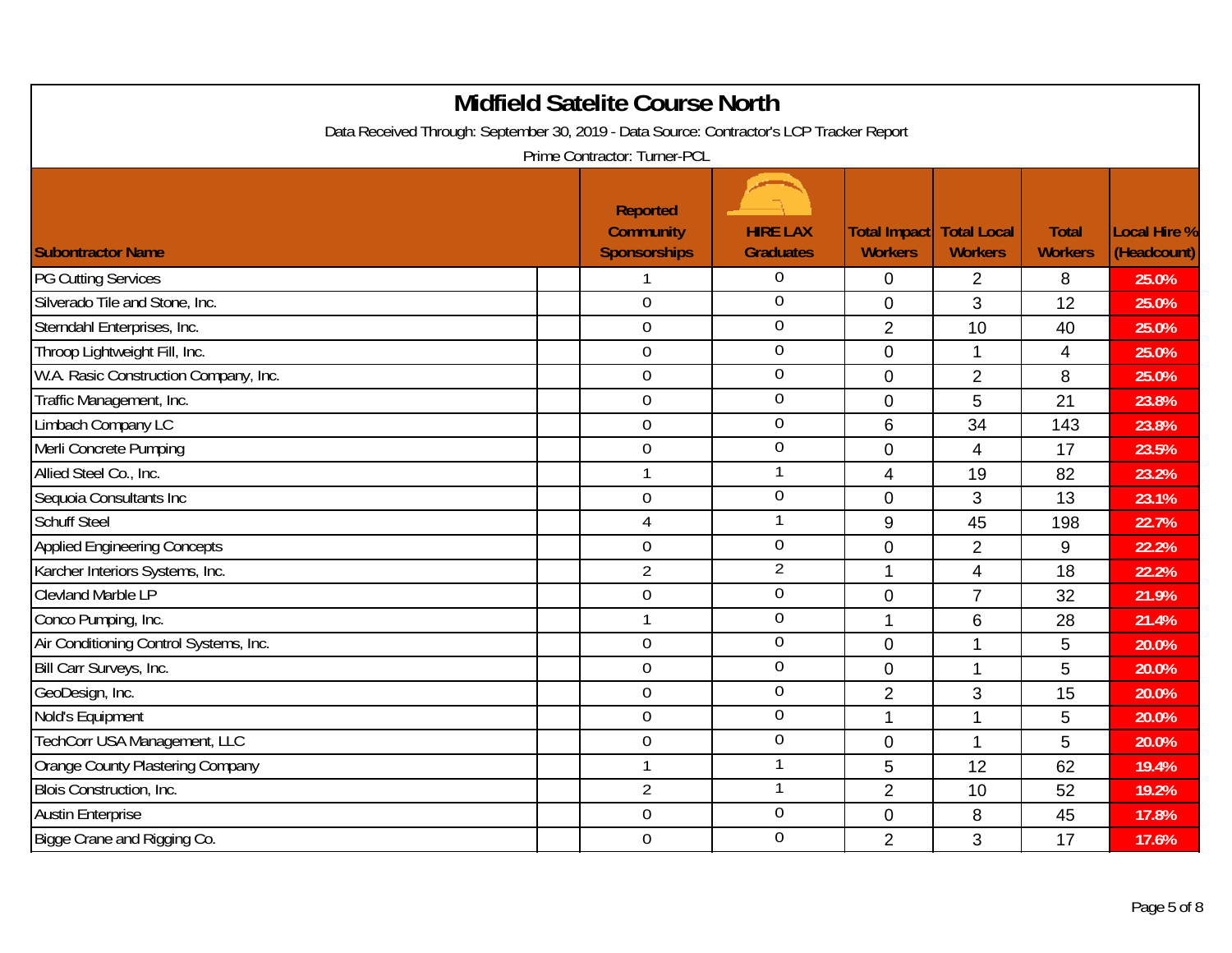| Data Received Through: September 30, 2019 - Data Source: Contractor's LCP Tracker Report | <b>Midfield Satelite Course North</b><br>Prime Contractor: Turner-PCL |                                     |                                       |                                      |                                |                                    |
|------------------------------------------------------------------------------------------|-----------------------------------------------------------------------|-------------------------------------|---------------------------------------|--------------------------------------|--------------------------------|------------------------------------|
| <b>Subontractor Name</b>                                                                 | <b>Reported</b><br><b>Community</b><br><b>Sponsorships</b>            | <b>HIRE LAX</b><br><b>Graduates</b> | <b>Total Impact</b><br><b>Workers</b> | <b>Total Local</b><br><b>Workers</b> | <b>Total</b><br><b>Workers</b> | <b>Local Hire %</b><br>(Headcount) |
| Signature Flooring, Inc.                                                                 | 0                                                                     | $\Omega$                            | 0                                     | 6                                    | 34                             | 17.6%                              |
| Commercial Scaffolding of CA, Inc.                                                       | $\overline{0}$                                                        | $\overline{0}$                      | $\overline{0}$                        | 4                                    | 23                             | 17.4%                              |
| Rouch Rebar, Inc.                                                                        | $\mathbf 0$                                                           | $\theta$                            | $\mathbf 0$                           | $\mathbf{1}$                         | 6                              | 16.7%                              |
| Vertical Access, Inc.                                                                    | $\mathbf 0$                                                           | $\mathbf 0$                         | 1                                     | $\boldsymbol{9}$                     | 55                             | 16.4%                              |
| Sign Age Identity Systems, Inc.                                                          | $\overline{0}$                                                        | $\overline{0}$                      | $\Omega$                              | $\overline{2}$                       | 13                             | 15.4%                              |
| RR Leonard Company                                                                       | 0                                                                     | $\mathbf 0$                         | $\mathbf 0$                           | $\mathbf{1}$                         | $\overline{7}$                 | 14.3%                              |
| Martin Bros./Marcowall, Inc.                                                             | 0                                                                     | $\overline{0}$                      | 1                                     | $\overline{2}$                       | 15                             | 13.3%                              |
| RMA Group, Inc.                                                                          | $\overline{0}$                                                        | $\overline{0}$                      | 1                                     | $\overline{4}$                       | 31                             | 12.9%                              |
| Martin Integrated                                                                        | 0                                                                     | $\mathbf 0$                         | $\mathbf 0$                           | 5                                    | 39                             | 12.8%                              |
| Ampco North, Inc.                                                                        | 0                                                                     | $\overline{0}$                      | $\mathbf 0$                           | $\mathbf 1$                          | 8                              | 12.5%                              |
| Pfeiler & Associates Engineers, Inc.                                                     | $\overline{0}$                                                        | $\overline{0}$                      | $\overline{0}$                        | $\overline{2}$                       | 16                             | 12.5%                              |
| RJ Lalonde, Inc.                                                                         | 0                                                                     | $\theta$                            | $\overline{2}$                        | $\overline{2}$                       | 16                             | 12.5%                              |
| Murray Company                                                                           | $\mathbf 0$                                                           | $\overline{0}$                      | $\mathbf 0$                           | $\overline{7}$                       | 65                             | 10.8%                              |
| <b>Badger Daylighting</b>                                                                | $\overline{0}$                                                        | $\overline{0}$                      | $\mathbf 0$                           | $\overline{2}$                       | 19                             | 10.5%                              |
| J.R. Construction                                                                        | 0                                                                     | $\mathbf 0$                         | $\mathbf 0$                           | $\mathbf{1}$                         | 11                             | 9.1%                               |
| <b>Bragg Crane Service</b>                                                               | $\boldsymbol{0}$                                                      | $\overline{0}$                      | 1                                     | 8                                    | 91                             | 8.8%                               |
| Savala Equipment Company, Inc.                                                           | $\overline{0}$                                                        | $\overline{0}$                      | $\overline{0}$                        | $\overline{2}$                       | 23                             | 8.7%                               |
| Doty Bros. Construction Co.                                                              | 0                                                                     | $\overline{0}$                      | $\mathbf 1$                           | $\mathbf{1}$                         | 12                             | 8.3%                               |
| Reliable Construction Services, LLC                                                      | 0                                                                     | $\theta$                            | $\mathbf 0$                           | $\mathbf 1$                          | 15                             | 6.7%                               |
| United Riggers & Erectors, Inc.                                                          | 0                                                                     | $\mathbf 0$                         | $\mathbf 0$                           | $\mathbf{1}$                         | 15                             | 6.7%                               |
| <b>Addison Equipment Rental</b>                                                          | 0                                                                     | $\mathbf 0$                         | $\mathbf 0$                           | $\pmb{0}$                            | $\overline{2}$                 | 0.0%                               |
| Antigo Construction, Inc.                                                                | 0                                                                     | $\overline{0}$                      | $\overline{0}$                        | 0                                    | $\overline{2}$                 | 0.0%                               |
| ARS Construction Services, Inc. dba Concrete Cutting IntL.                               | 0                                                                     | $\mathbf 0$                         | $\mathbf 0$                           | $\mathbf 0$                          | $\overline{2}$                 | 0.0%                               |
| Ayala Boring, Inc.                                                                       | 0                                                                     | $\overline{0}$                      | $\mathbf 0$                           | $\mathbf 0$                          | 11                             | 0.0%                               |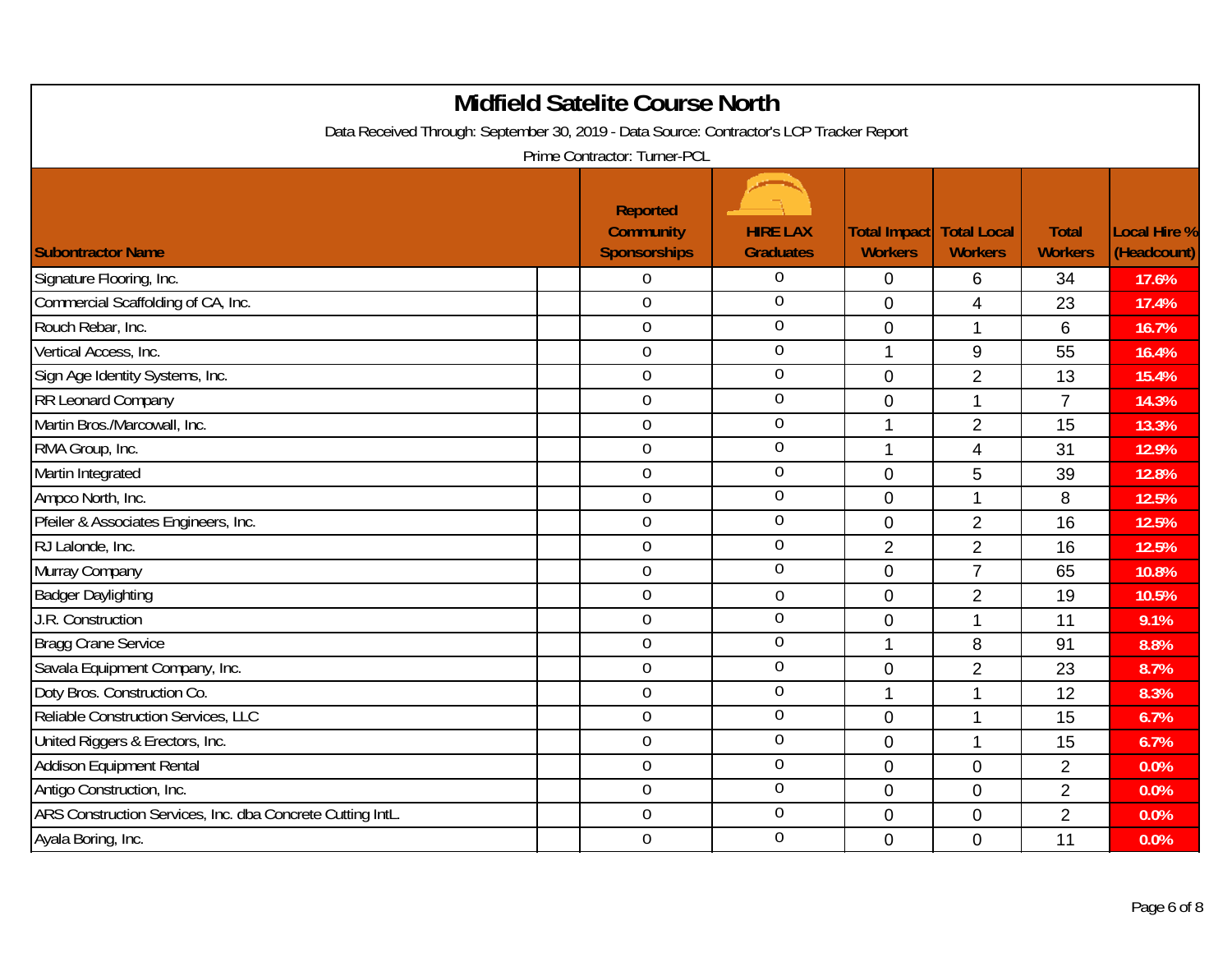| Data Received Through: September 30, 2019 - Data Source: Contractor's LCP Tracker Report | <b>Midfield Satelite Course North</b><br>Prime Contractor: Turner-PCL |                                     |                                       |                                      |                                |                                    |
|------------------------------------------------------------------------------------------|-----------------------------------------------------------------------|-------------------------------------|---------------------------------------|--------------------------------------|--------------------------------|------------------------------------|
| <b>Subontractor Name</b>                                                                 | <b>Reported</b><br><b>Community</b><br><b>Sponsorships</b>            | <b>HIRE LAX</b><br><b>Graduates</b> | <b>Total Impact</b><br><b>Workers</b> | <b>Total Local</b><br><b>Workers</b> | <b>Total</b><br><b>Workers</b> | <b>Local Hire %</b><br>(Headcount) |
| B & I Equipment Rental                                                                   | 0                                                                     | $\Omega$                            | $\overline{0}$                        | $\mathbf 0$                          | $\mathbf 1$                    | 0.0%                               |
| <b>BHC Crane, LLC</b>                                                                    | $\overline{0}$                                                        | $\overline{0}$                      | $\overline{0}$                        | $\mathbf 0$                          | 18                             | 0.0%                               |
| Cascade Drilling, LP                                                                     | $\mathbf 0$                                                           | $\theta$                            | $\mathbf 0$                           | $\mathbf 0$                          | 5                              | 0.0%                               |
| <b>CATTRAC Construction</b>                                                              | $\mathbf 0$                                                           | $\boldsymbol{0}$                    | $\mathbf 0$                           | $\mathbf 0$                          | $\mathbf{1}$                   | 0.0%                               |
| Cell Crete Corporation Inc                                                               | $\overline{0}$                                                        | $\overline{0}$                      | $\overline{0}$                        | $\mathbf 0$                          | 8                              | 0.0%                               |
| Century Sweeping, Inc.                                                                   | $\overline{0}$                                                        | $\overline{0}$                      | $\mathbf 0$                           | $\mathbf 0$                          | 3                              | 0.0%                               |
| Cindy Trump Inc., dba Lindy's Cold Planing                                               | $\mathbf 0$                                                           | $\overline{0}$                      | $\mathbf{0}$                          | $\mathbf 0$                          | $\overline{2}$                 | 0.0%                               |
| <b>Connor Concrete Cutting and Coring</b>                                                | $\overline{0}$                                                        | $\overline{0}$                      | $\overline{0}$                        | $\overline{0}$                       | 10                             | 0.0%                               |
| Crane Rental Service, Inc.                                                               | $\boldsymbol{0}$                                                      | $\mathbf 0$                         | $\mathbf 0$                           | $\pmb{0}$                            | 42                             | 0.0%                               |
| D7 Consulting Inc.                                                                       | $\mathbf 0$                                                           | $\overline{0}$                      | $\overline{0}$                        | $\mathbf 0$                          | 6                              | 0.0%                               |
| Dean's Certified Welding, Inc.                                                           | $\mathbf 0$                                                           | $\mathbf 0$                         | $\overline{0}$                        | $\overline{0}$                       | 19                             | 0.0%                               |
| <b>DSM Construction Inc.</b>                                                             | $\mathbf 0$                                                           | $\mathbf 0$                         | $\mathbf 0$                           | $\mathbf 0$                          | 1                              | 0.0%                               |
| <b>ECCO Equipment Corporation</b>                                                        | $\mathbf 0$                                                           | $\overline{0}$                      | $\overline{0}$                        | $\mathbf 0$                          | $\mathbf{1}$                   | 0.0%                               |
| <b>Electro Construction Corp</b>                                                         | $\mathbf 0$                                                           | $\mathbf 0$                         | $\overline{0}$                        | $\mathbf 0$                          | 4                              | 0.0%                               |
| <b>Exsell Sales Associates Inc.</b>                                                      | $\mathbf 0$                                                           | $\boldsymbol{0}$                    | $\mathbf 0$                           | $\mathbf 0$                          | $\overline{4}$                 | 0.0%                               |
| FasTrack Rentals, Inc.                                                                   | $\overline{0}$                                                        | $\overline{0}$                      | $\overline{0}$                        | $\mathbf 0$                          | $\overline{2}$                 | 0.0%                               |
| Fine Grade Equipment, Inc.                                                               | $\mathbf 0$                                                           | $\overline{0}$                      | $\overline{0}$                        | $\mathbf 0$                          | 11                             | 0.0%                               |
| G and S Mechanical USA, Inc.                                                             | $\mathbf 0$                                                           | $\overline{0}$                      | $\mathbf 0$                           | $\mathbf 0$                          | 5                              | 0.0%                               |
| G&F Concrete Cutting, Inc.                                                               | $\overline{0}$                                                        | $\overline{0}$                      | $\Omega$                              | $\overline{0}$                       | $\mathbf{1}$                   | 0.0%                               |
| Golden State Boring & Pipe Jacking, Inc.                                                 | $\boldsymbol{0}$                                                      | $\mathbf 0$                         | $\mathbf 0$                           | $\pmb{0}$                            | $\overline{\mathbf{4}}$        | 0.0%                               |
| <b>Griffin Contract Dewatering, LLC</b>                                                  | $\mathbf 0$                                                           | $\overline{0}$                      | $\mathbf 0$                           | $\mathbf 0$                          | 5                              | 0.0%                               |
| <b>Hydraulic Crane LLC</b>                                                               | $\mathbf 0$                                                           | $\overline{0}$                      | $\Omega$                              | $\overline{0}$                       | 5                              | 0.0%                               |
| <b>JLM</b> Installation                                                                  | $\mathbf 0$                                                           | $\mathbf 0$                         | $\mathbf 0$                           | $\pmb{0}$                            | $\mathbf{1}$                   | 0.0%                               |
| Karcher Firestopping, Inc.                                                               | $\mathbf 0$                                                           | $\mathbf 0$                         | 0                                     | $\mathbf 0$                          | $\mathbf 1$                    | 0.0%                               |